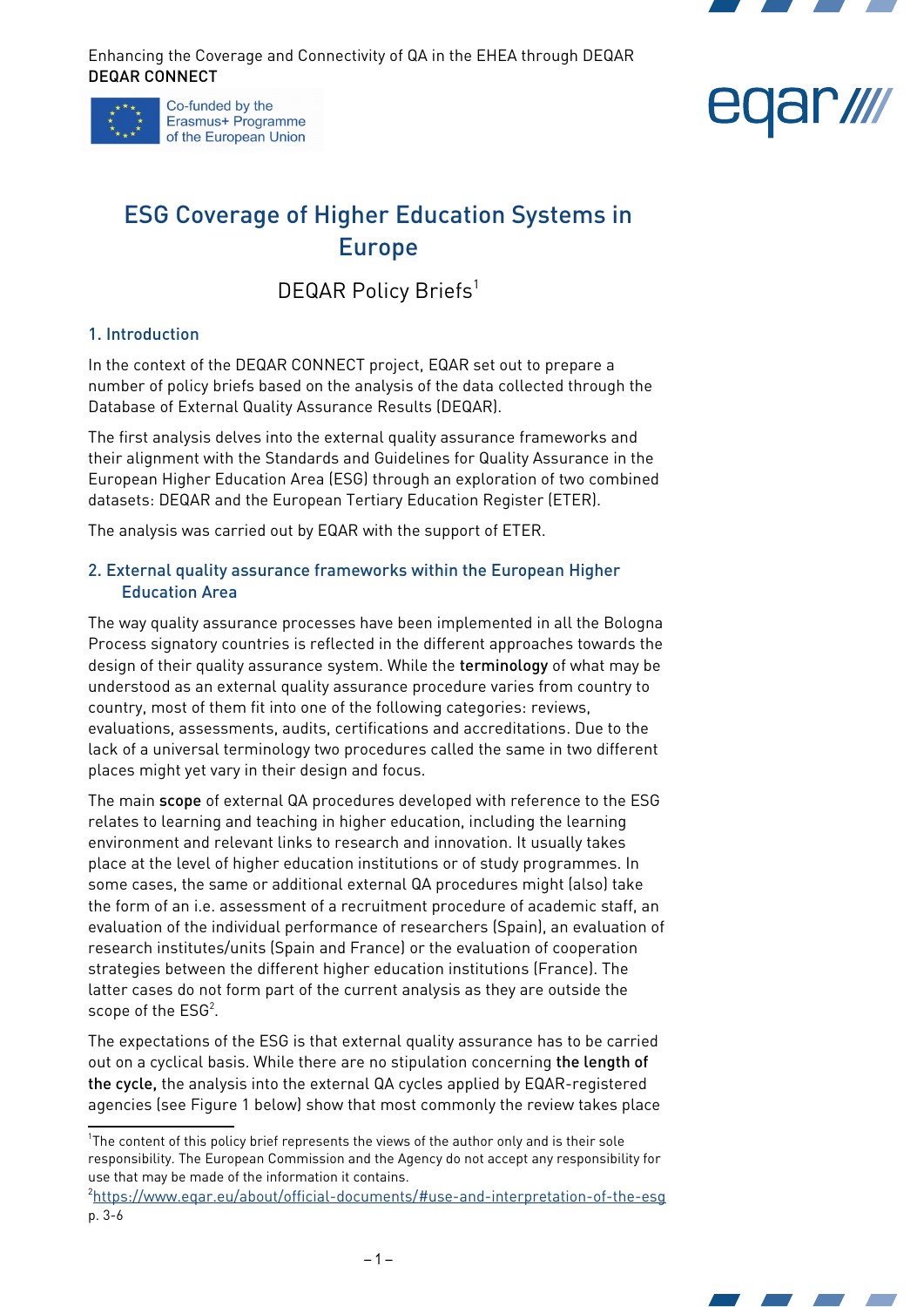





every 5 to 6 years. Exceptionally, the validity of such an external QA can in some cases be quite long (7-8 years) or even rather short (2-3 years):

- In Germany, an institutional level accreditation is given for a period of 8 years;
- In Iceland, Estonia, Georgia, Lithuania, an accreditation may be awarded for 7 years in case of a positive evaluation;
- In Romania, a provisional authorisation is given for two years for new study programmes, after which they have to seek full accreditation;
- In Lithuania, an interim evaluation is carried out after 3 years for study programmes where not all requirements have been met.



#### <span id="page-1-0"></span>Figure 1: Length of time (validity) of an external QA procedure

In analysing external QA frameworks one important distinction that can be drawn is whether the primary aim and focus of the external quality assurance is placed at institutional or at programme level.

#### 2.1 External QA requirements at institutional and programme level

EQAR's Knowledge Base $3$  shows that only a handful of countries require an external quality assurance at programme or at institutional level only, while in most countries a combination of both approaches is employed (see [Figure 2](#page-1-1)).

57% 8% 12% 22% ■ Institutional & programme level ■ Institutional level only **Programme level only Institutional & sometime programme level** 

<span id="page-1-1"></span>Figure 2: Focus of external QA frameworks within the EHEA



<span id="page-1-2"></span><sup>&</sup>lt;sup>3</sup>EQAR's Knowledge Base is a repository of information on external QA systems, updated through annual consultations with ministry representatives in the Bologna Follow-Up Group.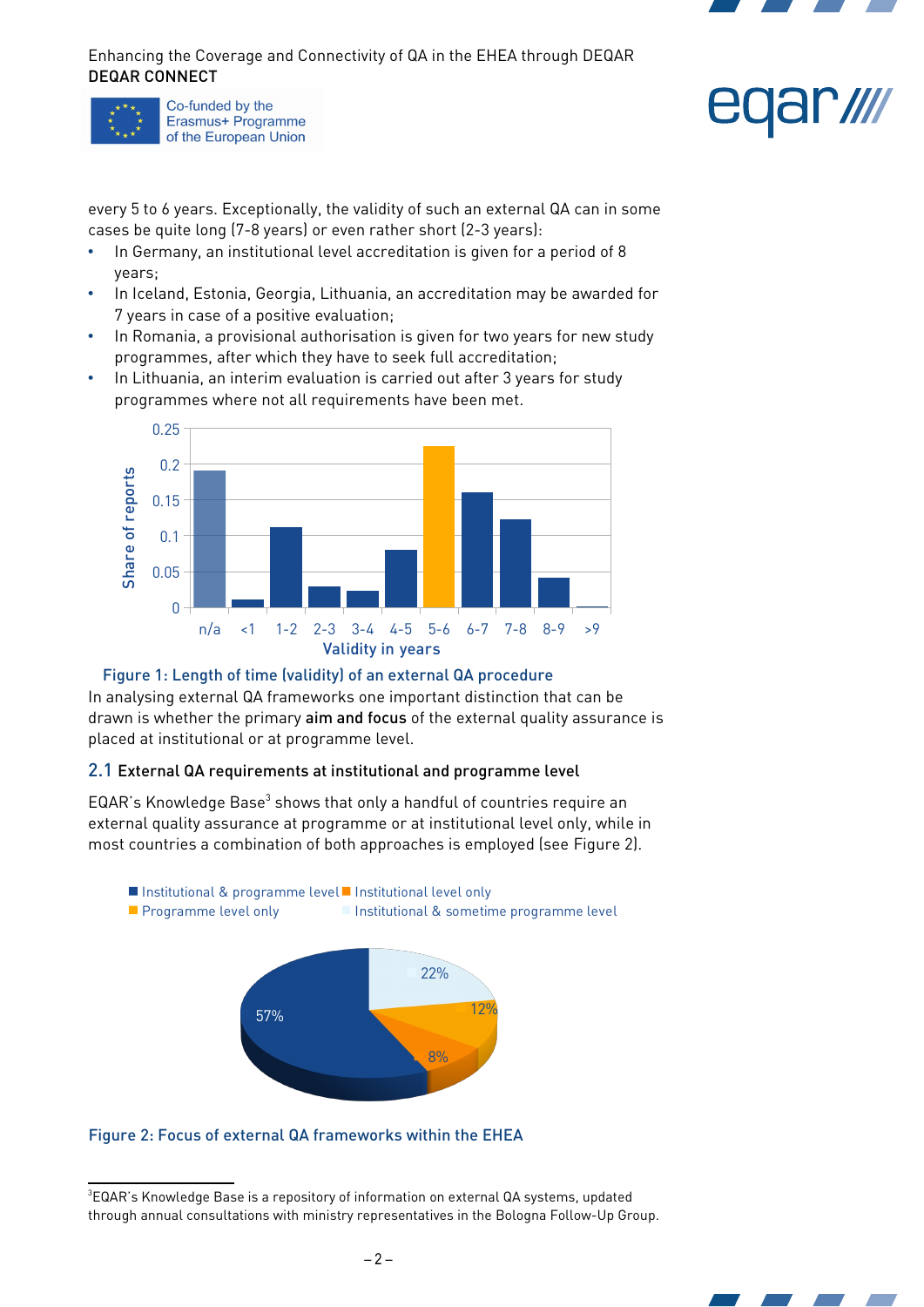

Co-funded by the Erasmus+ Programme of the European Union



Currently 39 higher education systems<sup>[4](#page-2-0)</sup> within the EHEA require external QA at both institutional and programme level. In 28 of these systems programme and institutional external QA takes place regularly (Albania, Andorra, Austria, Belarus, Bosnia-Herzegovina, Bulgaria, Croatia\*, Cyprus, Czech Republic, Estonia\*, France\*, Georgia, Greece, Holy See, Hungary\*, Italy, Kazakhstan, Latvia\*, Lithuania\*, Moldova, North Macedonia, Portugal, Romania\*, Russia, Serbia, Slovakia, Spain and Sweden) while in 11 other countries the external QA is carried out at institutional level and only occasionally at programme level (Armenia, Austria, Azerbaijan, Belgium-Flemish Community, Croatia, Denmark, Ireland, Lichtenstein, Malta, Norway, Luxembourg Slovenia).

To limit the accreditation burden on higher institutions and their programmes and to make it more manageable for quality assurance agencies to carry out these reviews at both institutional and programme level, some countries decided to adopt a clustered (see below \*) review of study programmes instead of an individual programme level accreditation. Other higher education systems have opted for either a lighter form of accreditation at programme level (i.e. Portugal) or they have in some cases combined the institutional evaluation with an ex-ante programme accreditation (Romania).

Countries where institutional external QA is combined with a cluster form of programme review  $(*)$  are: Croatia (clustered evaluation of the  $3<sup>rd</sup>$  cycle); Latvia, Lithuania, Romania (clustered evaluation for the 2<sup>nd</sup> cycle); France, Estonia, Hungary (clustered evaluation for the  $1<sup>st</sup>$  and  $2<sup>nd</sup>$  cycle). This clustered form of reviews is usually done by selecting specific disciplines at higher education level, which allow for a system level analysis into specific study field on a regular basis.

A number of other countries (in 11 of the 39 higher education systems) have in addition to the regular review of higher education institutions a programme level external QA that is only occasionally carried out depending on the type of accreditation, the field of the study or the self-accreditation status of the HEI, as is the case in the following countries:

- 1. Programme level authorisation, accreditation or certification is required for the establishment of new study programmes only in: Belgium-Flemish Community, Croatia, Lichtenstein, Slovenia.
- 2. Programme level accreditation is required for one or more specific professions (i.e. medical study programmes): Armenia, Switzerland.
- 3. In some cases an external QA of the study programme is required if the higher education institutions does not (yet) have 'self-accreditation' rights (usually independent providers, university colleges or specialised university institutions, foreign private higher education institutions, university colleges without institutional accreditation etc.):

<span id="page-2-0"></span><sup>4</sup> 49 higher education institutions were considered in total: BE-Fr & BE-Fl are counted separately, while San Marino is not counted since no information is currently available on the development of its external QA framework.

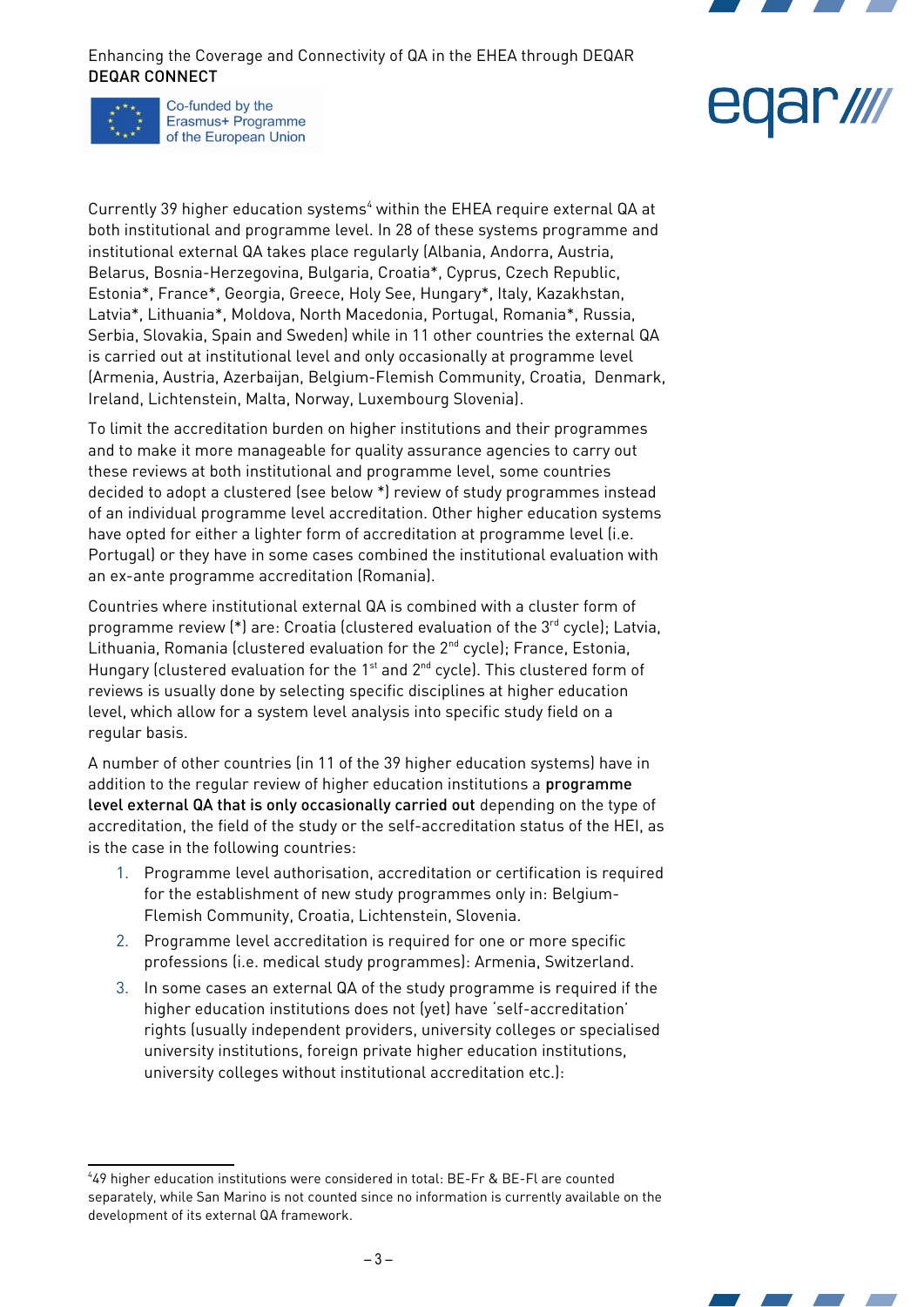

# ar *III*

# 2.2 External QA requirements at institutional level

Higher education institutions in Finland, Iceland, Turkey and the United Kingdom are subjected to obligatory regular external quality assurance at institutional level only, in the form of audits, institutional evaluation or institutional accreditation.

Programme level external QA might still be taken up by institutions voluntarily, as a way to increase recognition within a specific field of study and to improve their reputation internationally, but they are not mandated as part of the external QA framework.

#### 2.3 External QA requirement at programme level

In the French Community of Belgium, Germany, the Netherlands, Poland and Ukraine only study programmes are required to undergo a regular external QA. While the external QA at institutional level is voluntary, in some countries, this procedure can exempt higher education institutions from an obligatory programme level external QA (Germany) or may simplify the programme accreditation procedure (the Netherlands).

- Germany introduced a voluntary system level accreditation in 2007. A positive accreditation would entitle the higher education institution to award the quality seal of the Accreditation Council for study programmes, which would normally be awarded following an external programme accreditation procedure. While Germany went through a major system accreditation reform in 2018, it has kept this principle of 'voluntary institutional accreditations' in its external QA approach.
- The Netherlands first introduced institutional audits in 2010. The positive result of an audit allowed Dutch higher education institutions to use a limited framework for the accreditation of their study programmes instead of undergoing a full programme accreditation. The limited framework approach only focusses on four main standards: vision & policy, implementation, evaluation & monitoring and development.

#### 3. Changes in external QA frameworks

The nature of external QA in higher education systems is not static. The reports and updates submitted to EQAR (external reviews of QA agencies, change reports, updates on legal frameworks on external QA) reveal that in many higher education systems the external and internal QA requirements are continuously developing, i.e. from changes in the current external QA activities, to the discontinuing or development of new forms of external QA.

Between 2015 and 2020, 1 in 3 EQAR-registered agencies reported substantive changes in their delivery of external QA activities while 1 in 4 agencies reported a development of new external QA activities $^5$  $^5$ . Many of these changes came as a result of a revision of the national quality assurance framework where QA agencies carry out their regular external QA activities. Such changes were often meant to cut back on the heavy workload of multiple or lengthy accreditation procedures, to reduce the evaluation fatigue with the repetition of the same



<span id="page-3-0"></span><sup>5</sup> See: <https://www.eqar.eu/general-assembly-discussed-new-targeted-review/>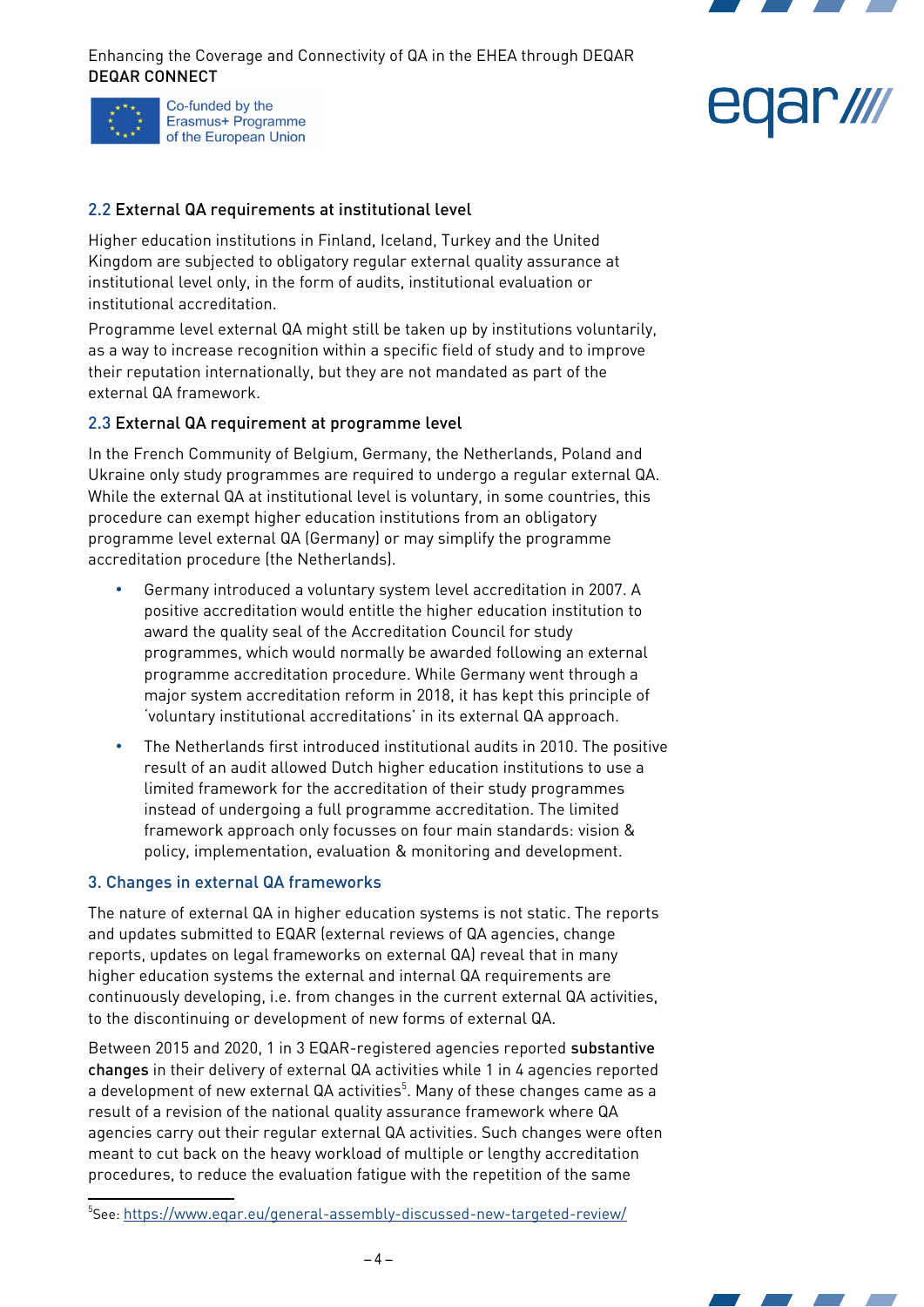

Co-funded by the Erasmus+ Programme of the European Union



external QA procedures, and to improve the effectiveness of the internal QA. Considering the shift in approaches to external QA, the changes reported by registered QA agencies over the last years reveal that a number of higher education systems transitioned from a programme only external QA to a mainly institutional focused external QA (Denmark) or to a form of institutional evaluation with a lighter form of programme review (Portugal) $^6$  $^6$ .

Other higher education systems are currently piloting or considering a change



<span id="page-4-3"></span>Figure 3: Evolution (in %) of external QA reports uploaded into DEQAR 2008 2009 2010 2011 2012 2013 2014 2015 2016 2017 2018 2019 2020



# <span id="page-4-2"></span>Figure 4: Evolution of application of EQAR- registered agencies

in their external QA approach. The French Community of Belgium is in the process of piloting institutional accreditation, considering a change from its programme only focused external QA, while Ukraine is discussing introducing a new regulation on institutional external QA.

The Database of External QA Results (DEQAR) provides an insight into the yearly changes in the volume of external QA activities carried out by EQAR-registered agencies $^7$  $^7$ . While the database is expected to grow with each new agency added

<span id="page-4-0"></span><sup>6</sup> See: <https://www.eqar.eu/kb/country-information/country/?id=139>

<span id="page-4-1"></span> ${\rm ^7}$ Considering the data uploaded by the 42 agencies by DEQAR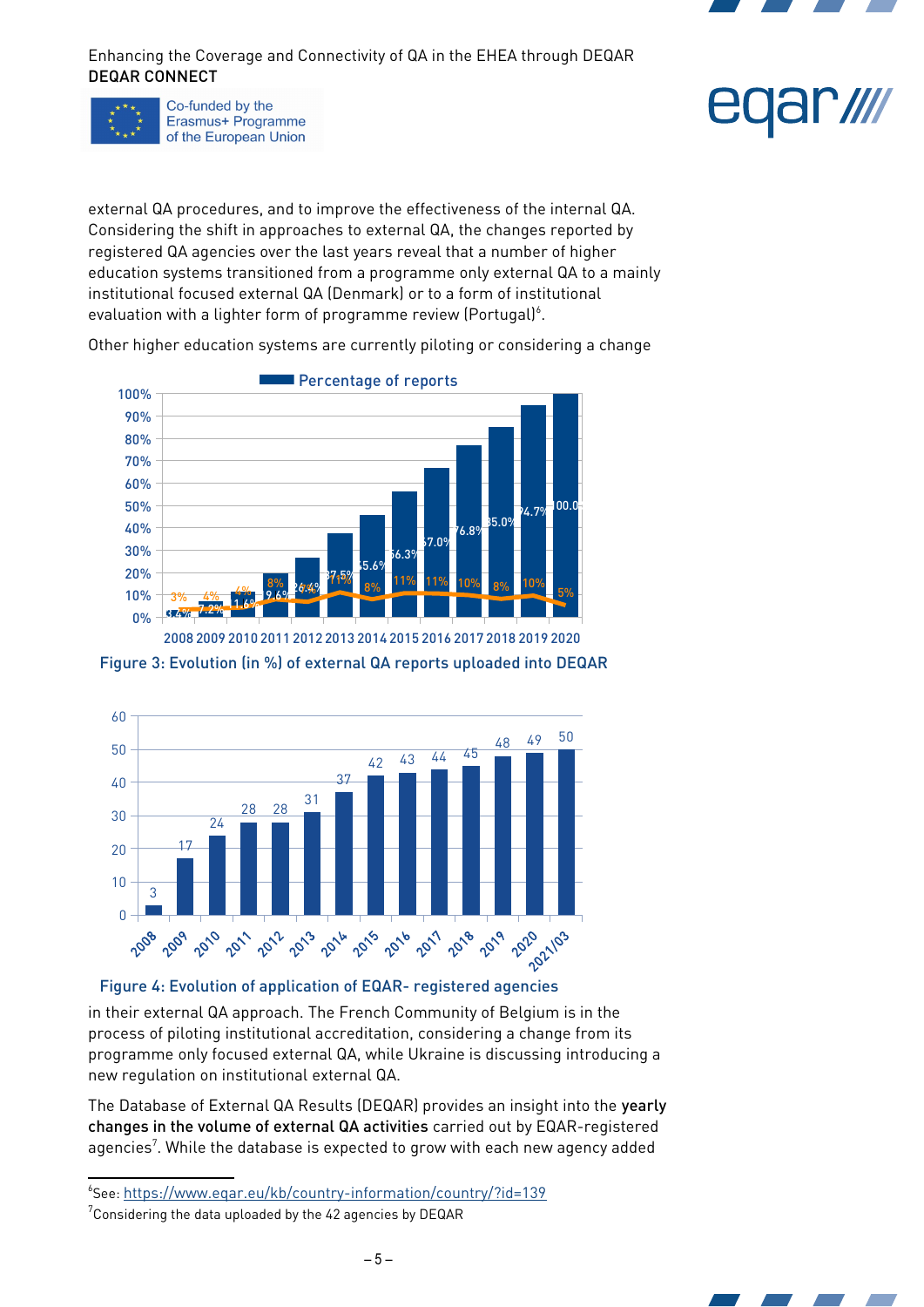

Co-funded by the Erasmus+ Programme of the European Union



to the Register (and consequently to the database), the data shows that the overall volume of external QA activities has more or less plateaued since 2013, and slightly decreased after 2017/8 (see orange line in [Figure 3\)](#page-4-3). This is in part due to a slowing down in the new agencies registered in EQAR (see [Figure 4](#page-4-2)) and also due to the change towards an institutional external QA approach such as the one described in Germany, which meant that programme level external QA was less featured in the activities of QA agencies carrying out reviews in Germany (Germany currently makes up 46% of the total of reports uploaded into DEQAR).

The data also show a drop of external QA activities carried out in 2020, which might indicate that registered agencies have carried out less external QA activities during the pandemic compared to previous years.

# 4. Aligning external QA systems with the ESG

## 4.1 Number of reviewed higher education institutions within EHEA

The 60 131 quality assurance reports (and decisions) $^8$  $^8$  collected through the DEQAR database from the 42 of the 50 EQAR registered agencies provide a comprehensive system level outlook on the external QA activities in 85% of the European Higher Education Area (EHEA) member countries.



## <span id="page-5-1"></span>Illustration 1: DEQAR coverage of external QA systems reviewed by an EQAR-registered agency within EHEA

DEQAR currently does not include any external QA reports for higher education institutions from Andorra, Belarus, Cyprus, Holy See, Slovakia, San Marino and Iceland and has few external QA reports from some large or medium size higher

<span id="page-5-0"></span><sup>&</sup>lt;sup>8</sup>As of 17 May 2021, of which 25 666 "active" reports, meaning reports where the accreditation validity period has not yet passed or that were carried out less than 6 years ago (in cases where the report does not provide a validity/expiry date).

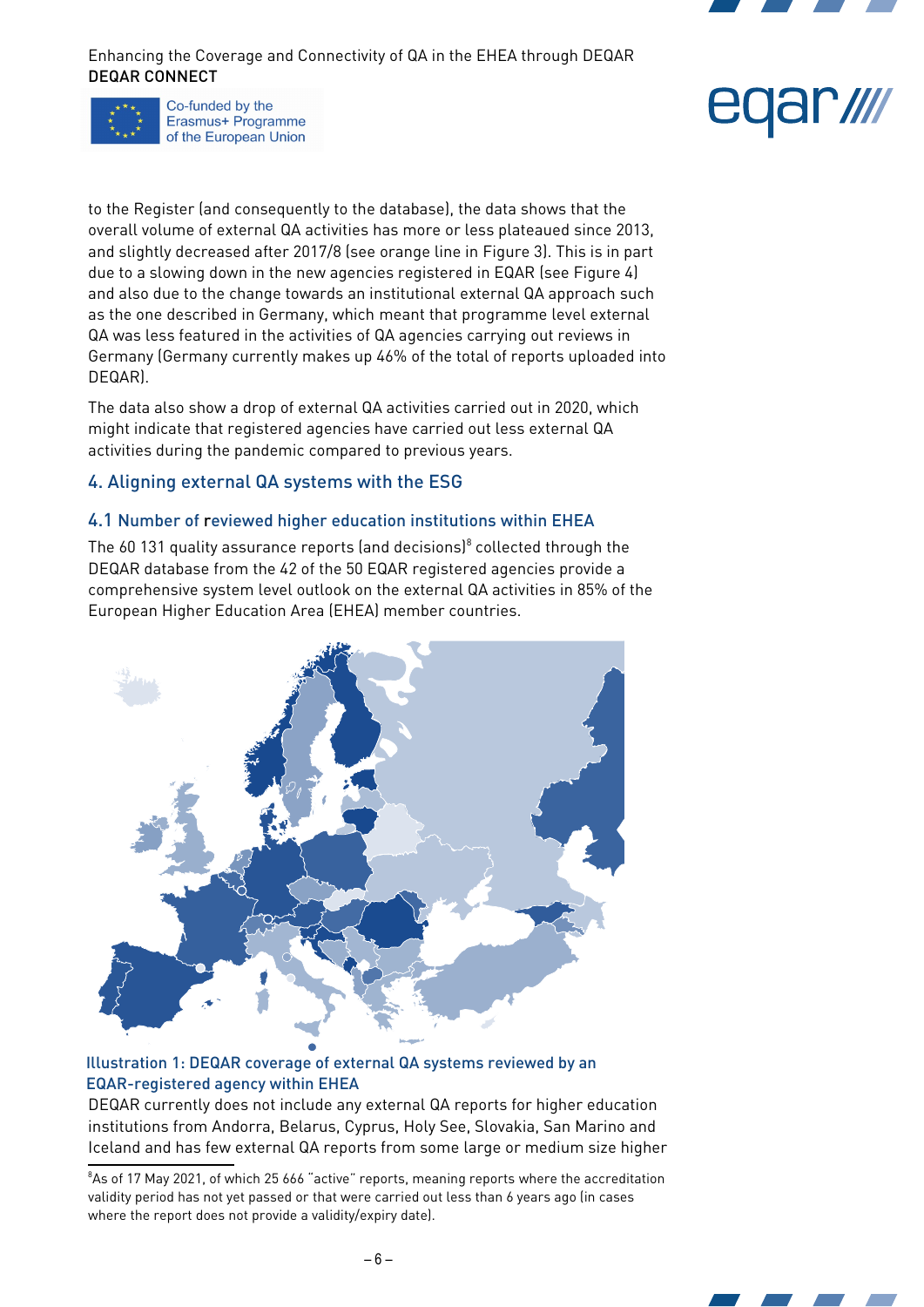

Co-funded by the Erasmus+ Programme of the European Union

education systems like Bulgaria, Ireland, the United Kingdom, Serbia or Sweden (see [Illustration 1](#page-5-1)). This is mainly due to the lack of any external QA activity by an EQAR-registered agency in these systems or due to the lack of data provided by registered QA agencies that operate in that country, e.g. [CYQAA](https://www.eqar.eu/register/agencies/agency/?id=60) for Cyprus; [QAA](https://www.eqar.eu/register/agencies/agency/?id=39) for United Kingdom; [QQI](https://www.eqar.eu/register/agencies/agency/?id=41) for Ireland; [NEAA](https://www.eqar.eu/register/agencies/agency/?id=49) for Bulgaria; [UK](https://www.eqar.eu/register/agencies/agency/?id=63)Ä, - recently registered QA agency- for Sweden.

The number of higher education institutions within a country that have been reviewed by an EQAR-registered agency can be considered as a proxy for the extent to which a higher education system has realised the EHEA key commitment on external quality assurance, i.e. that higher education institutions are subject to regular external QA by an agency that has successfully demonstrated compliance with the ESG through registration on EQAR. While the DEQAR external QA coverage is not complete for all higher institution systems (as explained above), the existing data show that at least 50% of higher education institutions in 23 countries have been reviewed at programme or institutional level by an EQAR-registered agency (see [Illustration](#page-5-1)   $1^9$  $1^9$  $1^9$ .

## 4.2 Reviewed higher education institutions by size of the student population

While the number of institutions provides a rough estimate of the coverage at system level, taking into account the size of the student population within reviewed institutions renders a more accurate picture of the extent to which a higher education system is covered: if larger institutions are covered this is relevant to more students. To achieve this, data on student numbers provided by  $ETER^{10}$  $ETER^{10}$  $ETER^{10}$  is combined with the DEQAR data (2008-2021) on externally reviewed higher education institutions, hence showing the share of the student population covered by the external QA reports in DEQAR (see bubble plot below).

- Y axis: the percentage of higher education institutions within a country reviewed by an EQAR-registered agency;
- X axis: the percentage of students within a higher education system enrolled in higher education institutions reviewed by an EQARregistered agency;
- Bubble size: the absolute number of students in those higher education institutions reviewed by an EQAR-registered agency.

Some higher education systems for which DEQAR data exists are not covered in this analysis since these systems could not take part in the ETER data collection exercise (i.e. Ukraine and Bosnia-Herzegovina) or they have not (yet) provided data about the size of the student population for their higher education institutions (i.e. France, Montenegro, Romania and Belgium French Community). Furthermore DEQAR also sometimes includes data about small size higher education institutions i.e. with less than 200 students and 30 fulltime equivalents of staff which are excluded from ETER. This is the case for a



<span id="page-6-0"></span> $^9$ For the exact estimate of each country's coverage, please consult the online version of the EHEA map at<https://www.eqar.eu/qa-results/search/by-institution/>

<span id="page-6-1"></span> $10$  The reference year for ETER data is 2015, and it covers the student population enrolled in an ISCED5-7 level, corresponding to a short-cycle, first cycle and second cycle in tertiary education.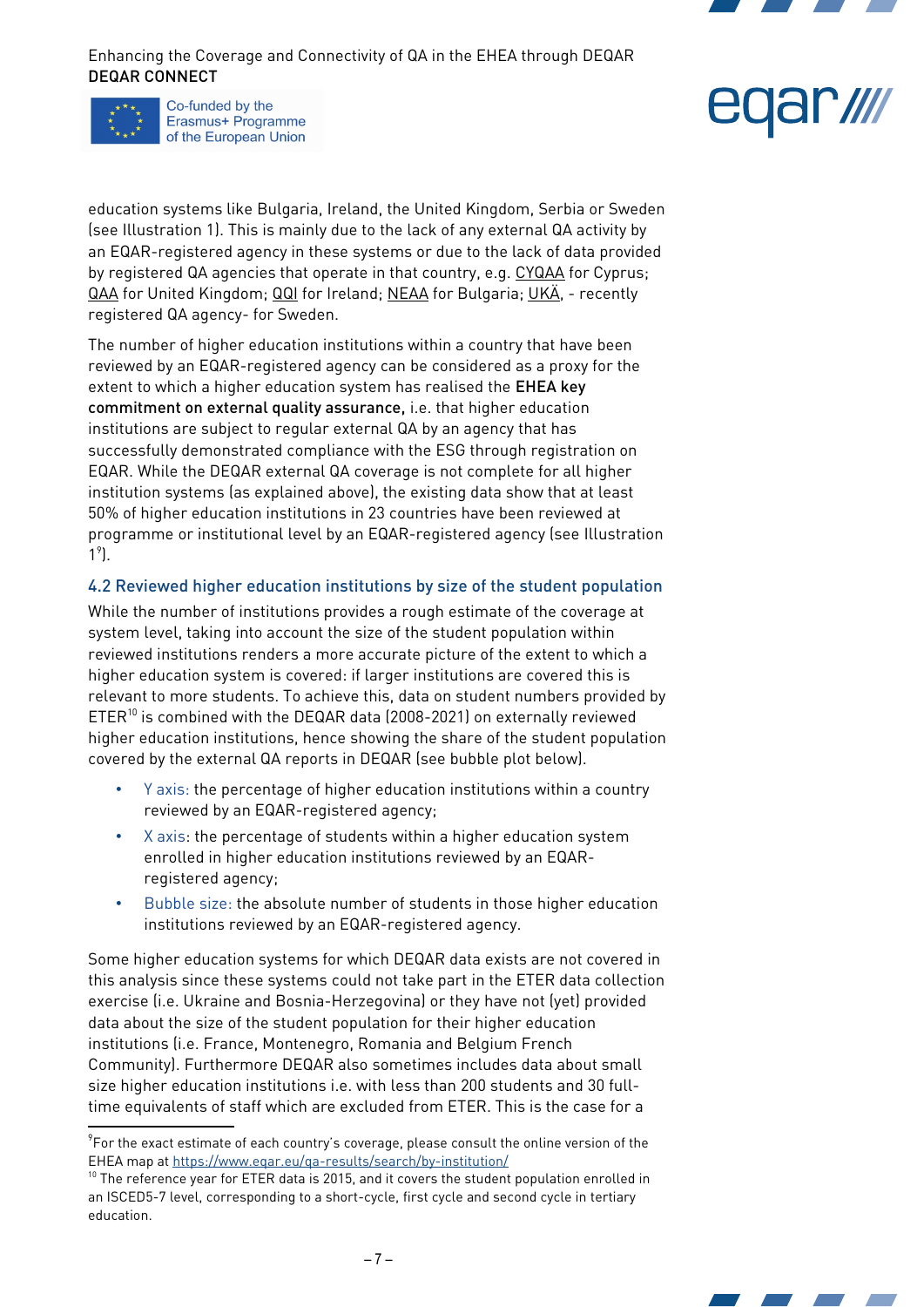



Co-funded by the Erasmus+ Programme of the European Union eqar*illi* 

number of reviewed HEIs in Luxembourg, Liechtenstein, Greece and North Macedonia, which might be featured in DEQAR but not included in the ETER database.



## Figure 5: External QA coverage of higher education systems by % HEIs and % of the student population (ISCED 5-7).

Notwithstanding these exceptions, the combined DEQAR and ETER data sets provide an extensive picture on the coverage of reviewed higher education institutions and their student population. Of the 2 948 higher education institutions found in ETER, 46.4% have been reviewed at programme or institutional level against the ESG. A nearly identical percentage is shown when looking at the coverage in terms of the student population of these reviewed higher education institutions: 46,6%.

The analysis of the coverage of different higher education systems reveals some striking differences in the review of higher education institutions within a country. The external QA of a few large size HEIs may cover a significant share of the student population within a country and thus largely ensure that country's "ESG coverage" with only a few HEIs i.e. 6 of the 14 reviewed higher education institutions in North Macedonia cover 96% of its student population; 7 of the 195 higher education institutions reviewed in Turkey cover 47% of the total student population; 2 of the 46 higher education institutions reviewed in Serbia cover 46% of the student population $^{\text{11}}$  $^{\text{11}}$  $^{\text{11}}$ .



<span id="page-7-0"></span><sup>&</sup>lt;sup>11</sup>While data for both RS & TR might be incomplete (data on students either missing for some institutions or HEIs not included if they enrol under 200 students), considering the overall size of the student population, this does not impact in a significant way the figures included above.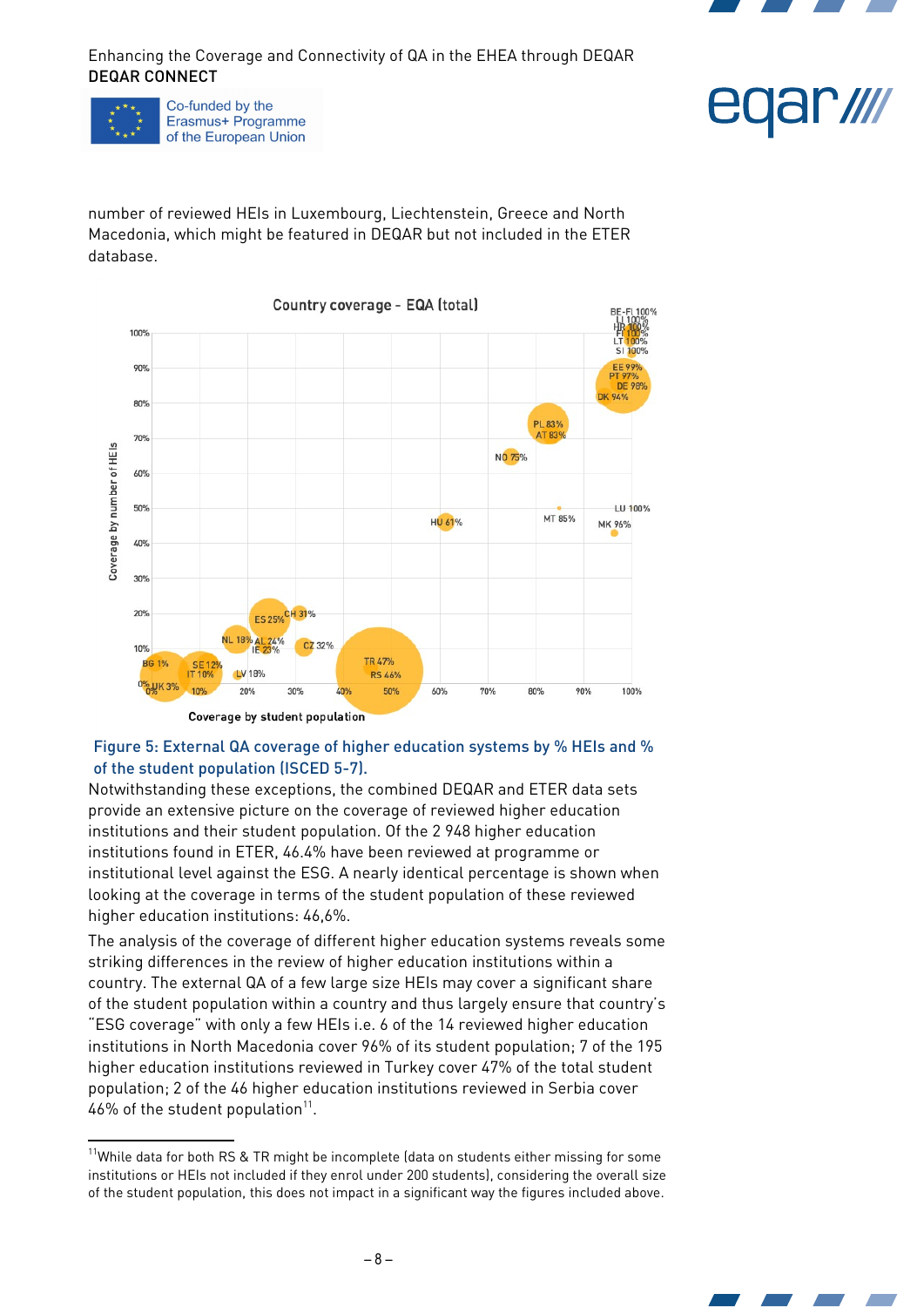

Co-funded by the Erasmus+ Programme of the European Union



Considering the coverage of reviewed higher education institutions and their student population, the bubble plot does not show the full picture for higher education systems where the external QA results of a national EQAR-registered QA agency have not (yet) been uploaded into DEQAR i.e. Bulgaria, Cyprus, Ireland, Latvia, Netherlands, Sweden, Switzerland and UK. Similarly, the coverage in a country where multiple registered agencies carry out external QA activities might be incomplete as not all EQAR-registered QA agencies have submitted their external QA reports into DEQAR, i.e. ANECA for Spain.

#### 4.3 Reviewed higher education institutions at institutional and programme level by size of the student population

When separating the external QA coverage of higher education systems with a look at institutional and programme level the two bubble plots (see [Figure 6](#page-9-1) and [Figure 7](#page-9-0)) reveal a good coverage of external QA at both programme and institutional level for i.e. Slovenia, Estonia, Portugal, Croatia and Belgium-Flemish Community (the centre or upper part of both bubble plots) while countries with an institutional external QA focus i.e. Finland, Denmark show a good coverage within the institutional external QA bubble plot and little to no coverage (as expected) on the programme external QA bubble plot.

The limited coverage shown within the programme level external QA bubble compared to the coverage of institutional level external QA indicates that institutional external QA is more prevalent i.e. more HEIs go through an EQA at institutional level compared to HEIs that go through a programme level EQA. While variations within countries exist i.e. Germany shows a 95% programme level EQA coverage and 47% institutional EQA coverage, the figure might look quite different in the future as with the expiry of the validity of reports for programme level EQA, and the increase in HEIs self-accrediting procedure (which also have a longer validity, of 8 years). It would be therefore relevant to further consider a time evolution of the bubble plots for each country as they would reveals trends in the external QA of HE systems.

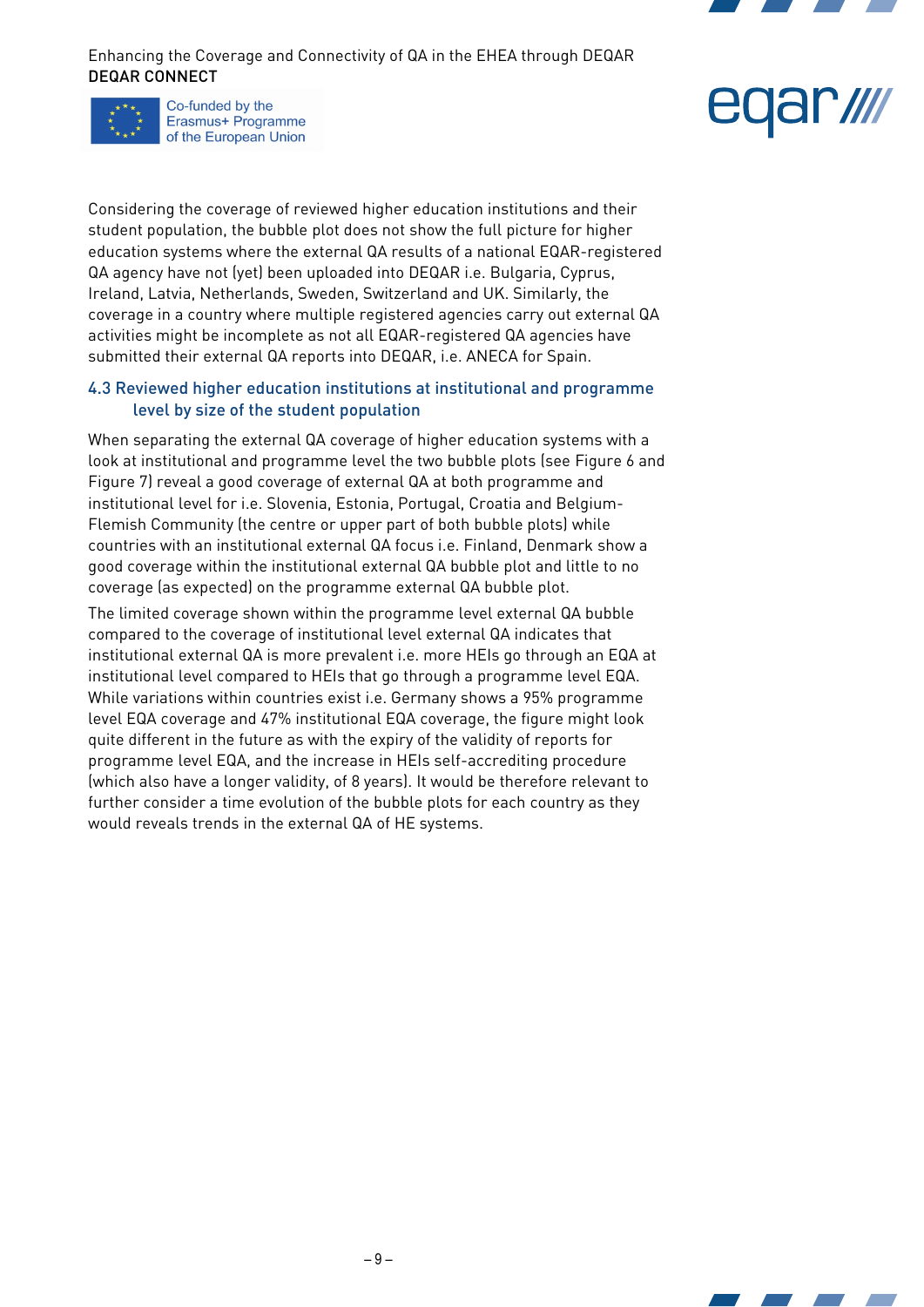







<span id="page-9-1"></span>



<span id="page-9-0"></span>Figure 7: Programme level external QA coverage of higher education systems by % HEI and % of the student population (ISCED 5-7).

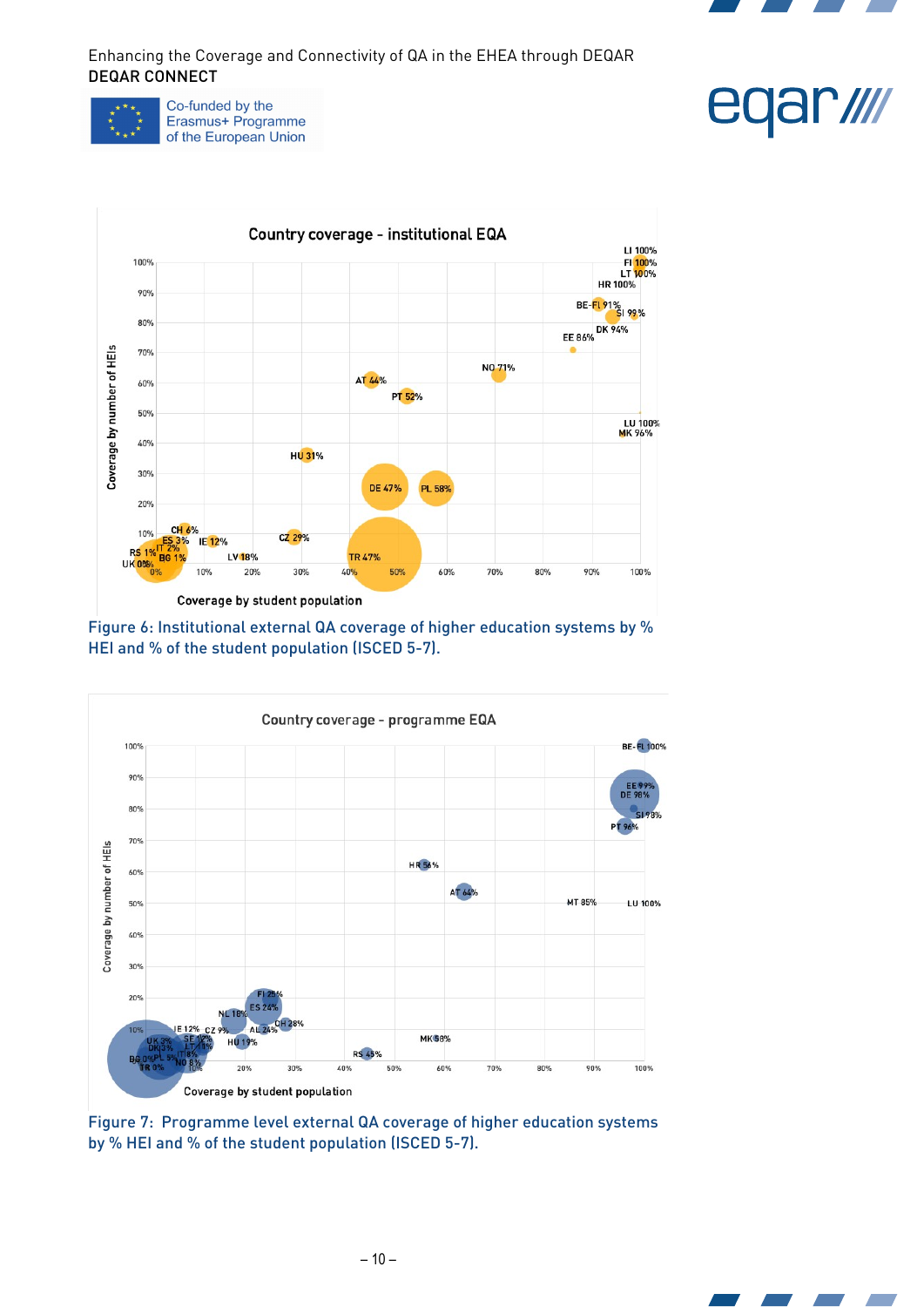



#### 5. Conclusion

The diverse and evolving nature of the external QA in European higher education systems is captured and reflected in the type and number of external QA activities carried out by EQAR-registered QA agencies.

The different intensity of external QA reviews is dependent on the requirements for institutional or programme level external QA, and the validity (length of time) of these external QA procedures. Most higher education systems employ a combination of both institutional and programme level external QA with only a handful of countries requiring an external quality assurance only at programme or only at institutional level. The length (validity) of decisions following an external QA is most often 5–6 years, but varies a lot depending on the procedure or the consequences of a previous decision (i.e. conditional accreditation vs. full accreditation).

The DEQAR and ETER combined data sets provide a good picture on the "ESG coverage" of higher education systems by considering both the number of reviewed higher education institution and the size of the student population. A few large higher education institutions may account for a significant portion of the student population, thus EQAR should express the "ESG coverage" of HE systems also in terms of student population and not (only) in terms of number of higher education institutions within a country.

#### 6. Codes, abbreviations, acronyms, general terms

#### Country code

AD Andorra AL Albania AM Armenia AT Austria AZ Azerbaijan BA Bosnia and Herzegovina BE-fr French Community BE-fl Flemish Community BG Bulgaria BY Belarus CH Switzerland CY Cyprus CZ Czech Republic DE Germany DK Denmark EE Estonia EL Greece ES Spain FI Finland FR France GE Georgia HR Croatia HU Hungary IE Ireland IS Iceland

IT Italy KZ Kazakhstan LI Liechtenstein LT Lithuania LU Luxembourg LV Latvia MD Moldova ME Montenegro MK North Macedonia MT Malta NL Netherlands NO Norway PL Poland PT Portugal RO Romania RS Serbia RU Russia SE Sweden SI Slovenia SK Slovakia TR Turkey UA Ukraine UK United Kingdom VA Holy See